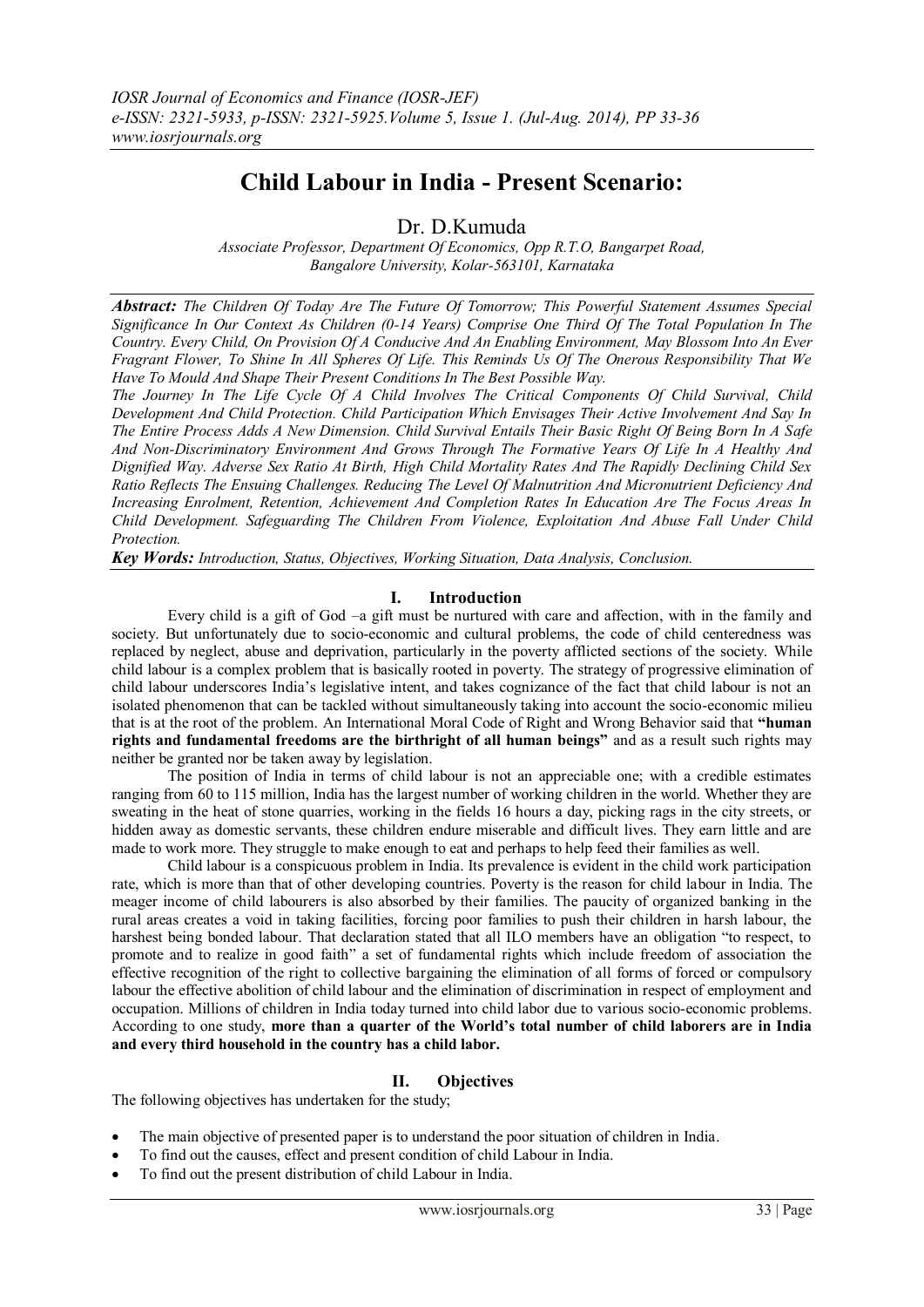A survey points out child labor is predominant in low technology traditional industries like carpetmaking, lock-industry, matches and fireworks industry, stone quarries, mines fishing. Many of them are regarded as high hazards job.

### **Where Are Children Employed?**

According to a [report](http://mospi.nic.in/mospi_new/upload/Children_in_India_2012.pdf) titled "Children in India 2012 – A Statistical Appraisal", released by the Ministry of Statistics and Programme Implementation (MOSPI), India has the largest number of child labourers (under-14 years of age) in the world. The Census 2001 also found that nearly 85% of child labourers are hard–to–reach, invisible and excluded population as they work largely in the unorganized sector, both rural and urban, within the family or in household–based units.

According to th[e MOSPI report,](http://mospi.nic.in/mospi_new/upload/Children_in_India_2012.pdf) children are engaged in:

- Agriculture
- Hazardous industries / occupations
- Small industrial workshops and service establishments
- On the streets; and
- Domestic work

The major occupations involving child labour are pan, bidi and cigarettes (21%), construction (17%), and spinning & weaving (11%), which qualify as hazardous processes/occupations. Domestic workers constitute 15% of the total child workers.



Source: Lok Sabha

The top five states in Child Labour both Urban and Rural are **Uttar Pradesh, West Bengal, Rajasthan, Gujarat, and Bihar.**



Bottom 5 States In Child Labour, 2009-10

The highest decline in terms of percentage is of Chhattisgarh and Tamil Nadu where child labour dropped by 97% & 96%, respectively. U.P saw the least decrease in numbers (7.9%) since 2001.The decrease in number of children working is an encouraging sign, and suggests the effectiveness of the schemes (direct or indirect like focus on primary school enrollment) implemented by the Government. Though other reasons including social awareness and economic growth could also be playing a role.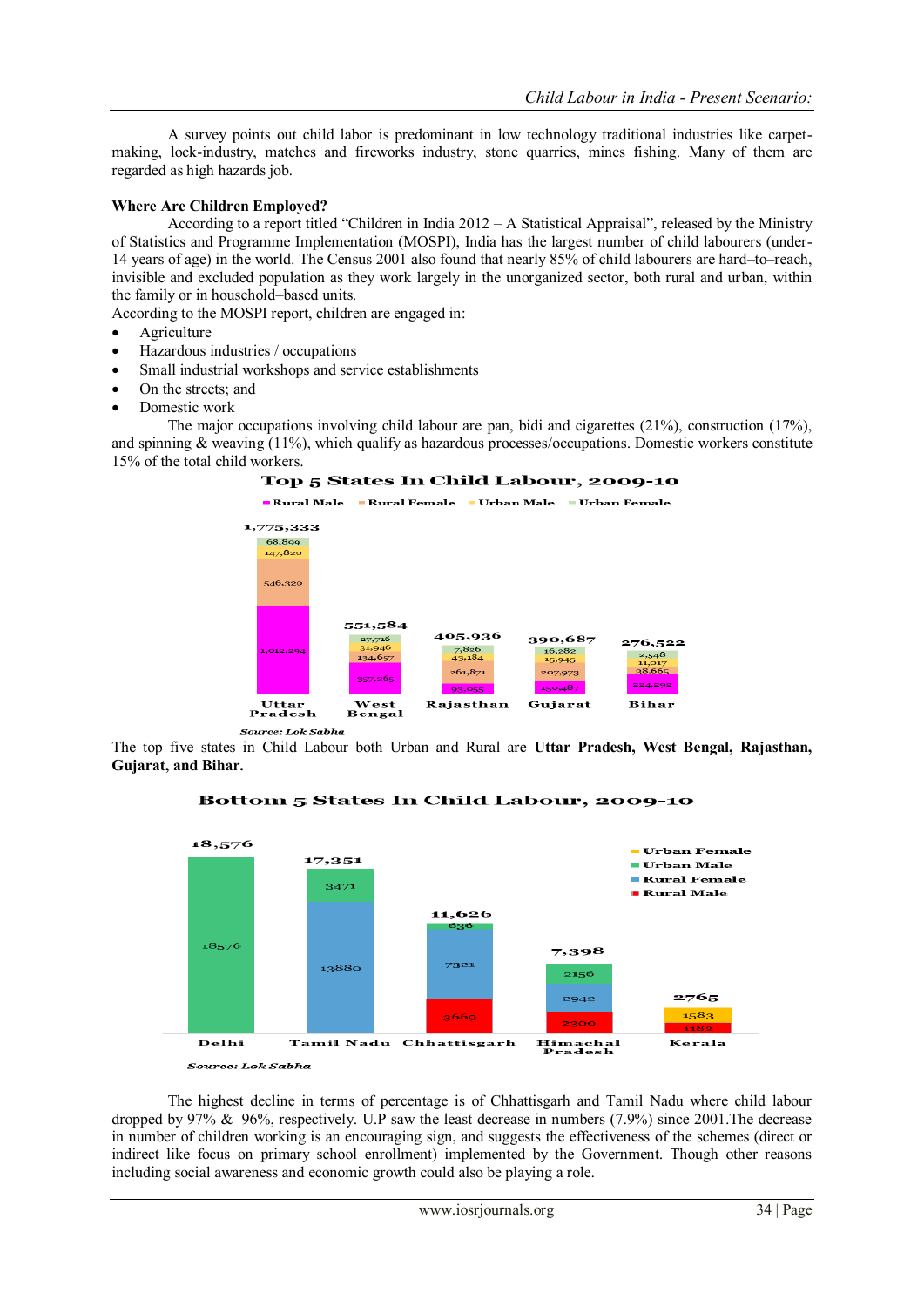## **III. National Child Labour Project**

The National Child Labour Project (NCLP) along with Grant–in–Aid (GIA) are the schemes aimed at rehabilitating child labourers. The programmes are being implemented since 1988. The schemes hope to rehabilitate children withdrawn from working in hazardous occupations/ processes into the formal educational system.

The Government released Rs 137.43 crore as grant for NCLP for the year 2011-12. The states of Uttar Pradesh, West Bengal, Bihar, Orissa and Andhra Pradesh have been the biggest beneficiaries of these funds.



Over 0.4 million children have been mainstreamed under the NCLP scheme since 2009. Of this, the maximum number of children (0.1 million) rehabilitated are from Uttar Pradesh. But the performance of the

scheme in West Bengal is not as effective. West Bengal receives almost twice the amount of funds (Rs. 93.7 crore) under the scheme than states like Madhya Pradesh (Rs. 50.4 crore)and Andhra Pradesh (Rs. 55.1 crore). And when we compare the number of children mainstreamed under the scheme, West Bengal has rehabilitated only 25,975 children while Orissa (48,506) has almost twice the numbers and Madhya Pradesh (45,669) and AP (36,589) are doing a better job.



**Total Children Rehabilitated Under National Child** Labour Project, 2009-10 To 2012-13

NOTE: 2012-13 Up to Dec. 2012<br>**Source: Lok Sabha** 

| IV. | <b>Prosecution of Guilty Employers</b> |  |  |
|-----|----------------------------------------|--|--|
|-----|----------------------------------------|--|--|

| <b>State</b> | <b>No. of Inspection</b> |       | <b>No. of Prosecution</b> |      | <b>No of Conviction</b> |           |
|--------------|--------------------------|-------|---------------------------|------|-------------------------|-----------|
|              | 2011                     | 2012  | 2011                      | 2012 | 2011                    | 2012      |
| Punjab       | 26,386                   | 9,936 | 1,011                     | 260  | 478                     | 159       |
| Bihar        | 11,330                   | 7,197 | 1,258                     | 716  |                         | <b>NA</b> |
| Karnataka    | 11,593                   | 7,174 | 232                       | 101  | 48                      | 24        |
| Gujarat      | 18,442                   | 6,863 | 240                       | 95   | 41                      | 1         |
| Assam        | 4,785                    | 5,748 | 30                        | 112  | $\overline{2}$          | 8         |

Punjab had the highest number of inspections (9,936) under the Child Labour (Prohibition & Regulation) Act , 1986 in 2012. It also had the highest number of convictions at 159 followed by U.P with 156 under the Act.